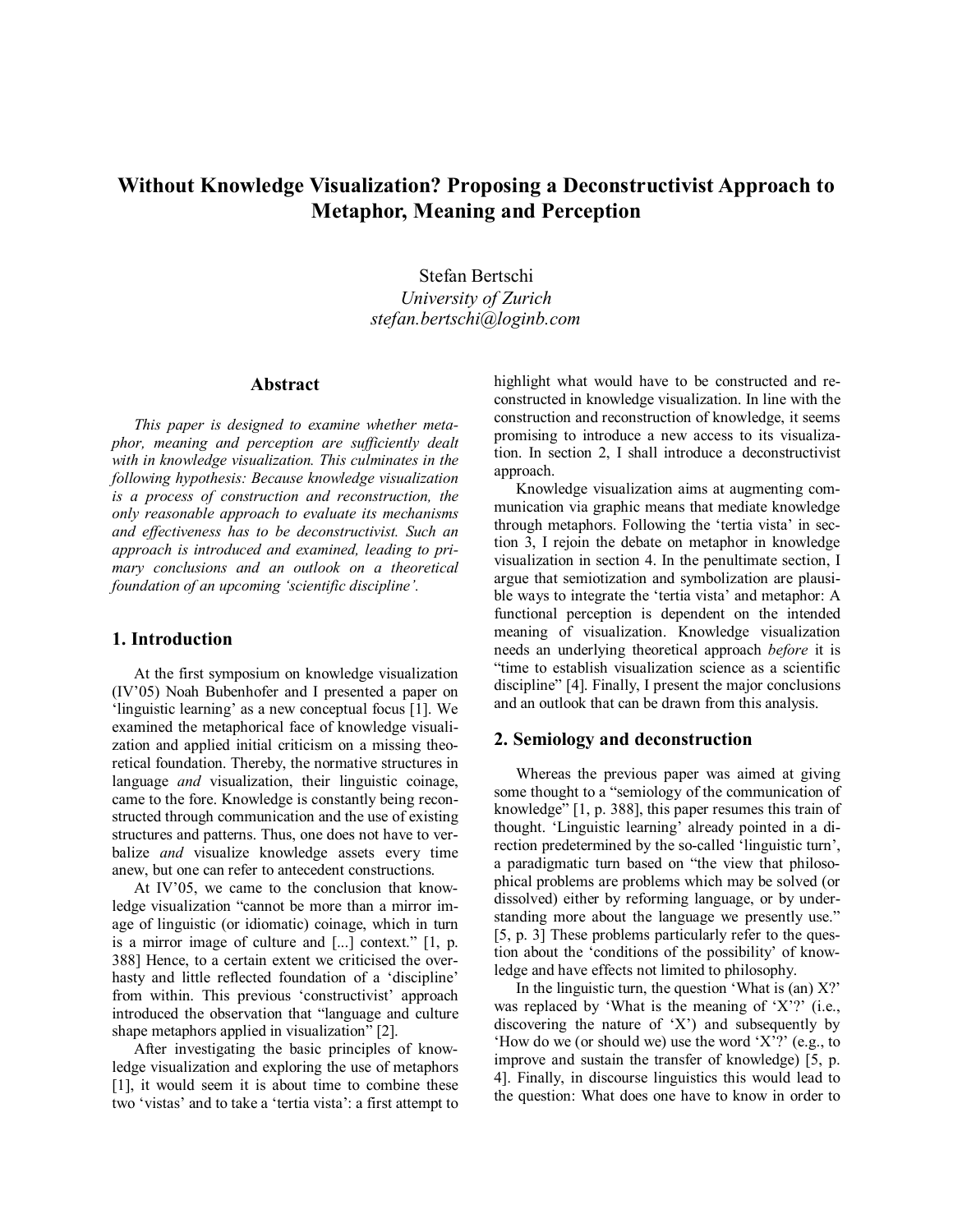know (to be aware of) the use of 'X'? Hence, "we cannot investigate […] the concept of X, except by investigating our use of words" [5, p. 12]. The 'linguistic turn' questions the idea of language as a transparent medium for the perception and communication of reality. Language is seen as a condition of thinking which cannot be deceived, i.e., all human knowledge is structured by language; reality beyond language is not existent or at least unattainable [6, p. 371].

The problem of language as a medium and a carrier of meaning is reflected in 'semiology', the study of the function of signs and symbols in communication [13, p. 95 f.; cf. 3, p. 34]. It is suspected that knowledge visualization is effected by this problem. Therefore, a convergence seems fruitful: Both try to describe 'reality'; both engage in linguistic reference, "the nonverbal 'outside' to which language refers, by which it is conditioned and upon which it acts." [7, p. 27] The following definition sheds new light on this particular reference: "Semiology, as opposed to semantics, is the science or study of signs as signifiers; it does not ask *what* words mean but *how* they mean." [7, p. 28, my italics] In his definition, Paul de Man conceives 'semiology' rather as a kind of *deconstructive reading*. Applied to the present context, the interest in knowledge visualization does not merely lay on *what* is said but on *how* (and additionally *why*) it is said and *how* and *why* visualizations mean something.

In a critical view of knowledge visualization, one may assume that its 'problem determination' and 'problem solving' are situated on the side of content and not reflection (theory). The present approach does not raise the question *what* visual representations mean but *how* and *why* they mean. Therefore, "[t]he demystifying power of semiology" seems to be a suitable approach because it "explodes the myth of semantic correspondence between sign and referent" [7, p. 28]. It only remains what is called 'deconstruction'.

In order to understand the idea a sign conveys, it is to be interpreted. This is necessary because "the sign is not the thing but a meaning derived from the thing by a process here called representation"; "[t]he interpretation of the sign is not […] a meaning but [reference to] another sign" [7, p. 29]. In this poststructuralist paradigm conjoins the recourse to the linguistic turn [6, p. 523]. Poststructuralism develops its specific theories out of a rigorous semiotization of the world. Thereby, deconstruction is a "subversive principle of the approach to texts 'from within'" [6, p. 101]; deconstruction is theory *and* practice of poststructuralist philosophy and literary criticism. Its principle is mindful of criticising the little reflected foundation of knowledge visualization 'from within'.

Broadly defined, deconstruction is a type of reading texts, of revealing the underlying circumstances and

contexts in which they are written and received. The deconstruction of a text proceeds "by the careful teasing out of warring forces of signification within the text itself. […] [It] is a reading which analyzes the *specificity* of a text's critical difference from itself." [8, p. 3] Thereby, deconstruction investigates "the tension between modes of signification, as between the performative and constative dimensions of language." [9, p. 122] As a result, every deconstructivist approach can be seen as some kind of depiction or visualization, and every visualization should be seen from such a perspective.

#### **3. Knowledge visualization: tertia vista**

The "new research focus" (or "field" or "area" [cf. 3, p. 14]) of knowledge visualization aims at depicting "how complementary visual representations can be used to improve the transfer of knowledge in organizations." [3, p. 2] Examples of representations are images, objects, interactive visualizations or stories. The following hypothesis emanated from the 'prima vista' applied in [1, p. 384]: Knowledge visualizations "aim particularly at portraying the reconstruction of patterns". In the following, we take a 'tertia vista' by analyzing how these patterns are being reconstructed.

One important aspect is noted right at the beginning of the first, major scholarly work on knowledge visualization: "In contrast to information, which is explicit, knowledge has to be *re-constructed* by each individual. This process happens through communication and interaction with explicit information – *verbal or visual*." [3, p. 12, my italics] In his thesis, Remo Burkhard states "the main need […] is to create a *theoretical basis* for the new research field Knowledge Visualization." [3, p. 15, my italics] Considering its parent disciplines, he senses a "need for the transfer of insights" in *information visualization* [3, p. 16] and a "need to care for the recipient" in *visual communication* [3, p. 17]. It should be noted that knowledge visualization yet seems to be closer to 'visual communication' than to 'information visualization'. Because "there is a need to complement verbal representations with visual representations", novel methods are seen in "the use of visual metaphors to transfer and remember complex concepts, or visual storytelling to disseminate knowledge." [3, p. 17] However, to integrate the perspective of the recipient is important for both (or all three) disciplines, but it is not sufficiently leveraged in any of them.

A main observation of constructivism is that "knowledge is actively constructed or re-constructed by each individual. And individuals need to accord meaning to knowledge instead of just accumulating facts." [3, p. 25] Furthermore, "collaboration is important for social negotiation on meaning, for the testing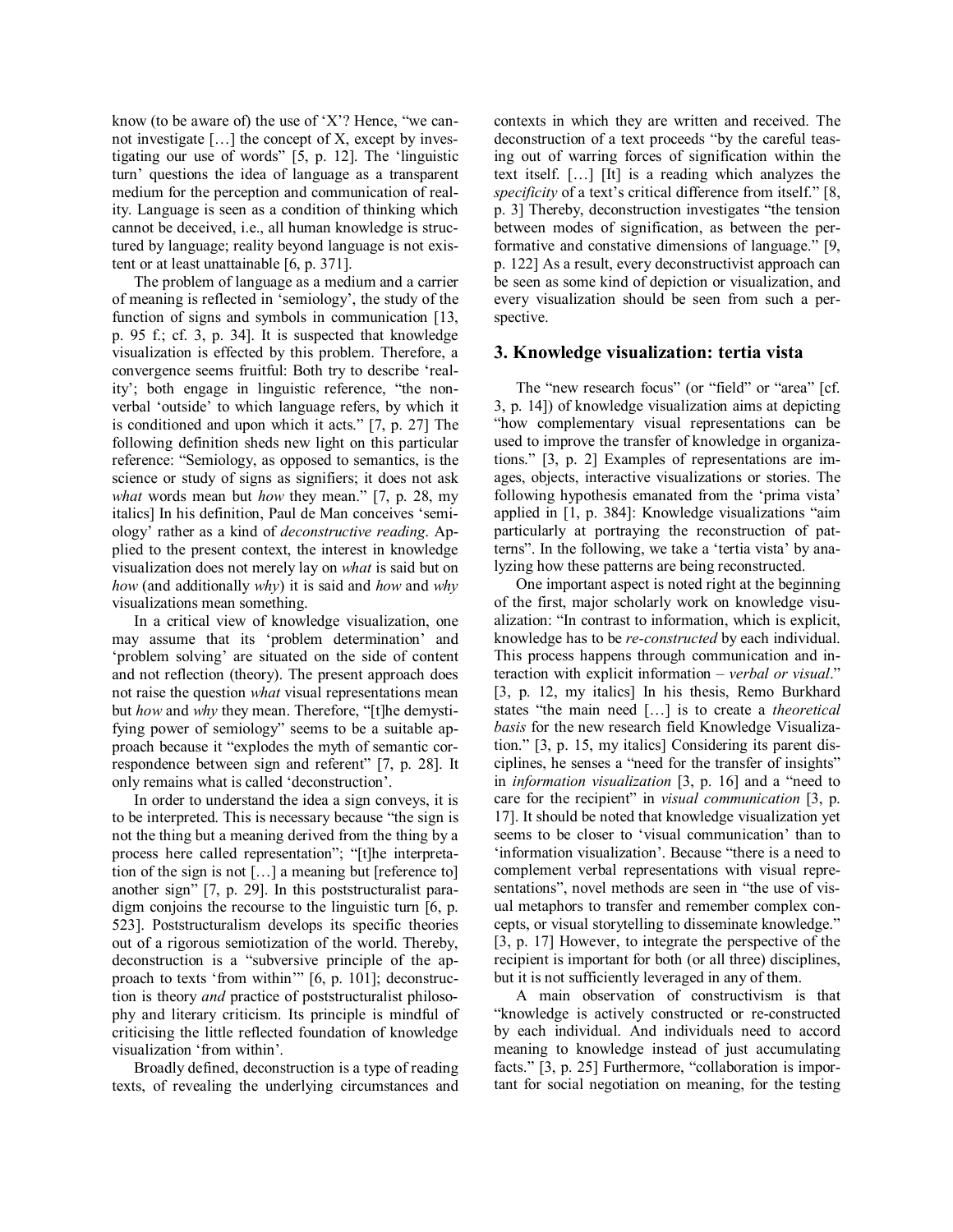of ideas, and the exchange and discussion of different perspectives." However, everyone who wants to "transfer knowledge to one or more individuals, with similar or different backgrounds" [3, p. 31] has to be aware that "visualizations need to be customized […] in a way that the recipient can re-construct knowledge as intended by the sender" [3, p. 54]. To allow this reconstruction, 'knowledge communication' should not only transfer facts, to answer questions like 'what?' but transfer insights, to answer questions like 'why?' and 'how?' The latter questions lead on to perception as "a set of processes by which we recognize, organize, and make sense of stimuli in our environment." [3, p. 40] Because of its focus on content rather than theory, these aspects of constructivism and perception are only insufficiently addressed in knowledge visualization.

Furthermore, Burkhard aims "to make new contributions by establishing the new field Knowledge Visualization in the context of business knowledge management." [3, p. 52] This focus is too restrictive, as there is more potential in the construction and reconstruction of knowledge or so-called 'knowledge visualization'. Burkhard's contributions include other aspects, like the risks of visualization, e.g., "reality could be distorted through [misinformation and] misinterpretations" or merely by over-simplification [3, p. 116]. However, it is not intended to address each of them in isolation. Instead I rejoin and extend the previous debate on metaphors.

# **4. The concept of metaphor: a rejoinder**

In his thesis [3], Burkhard uses the term 'metaphor' 62 times, but he does not sufficiently explain what is meant, let alone tailor this figure of speech to knowledge visualization. For instance, in order to introduce the term 'metaphor' [3, p. 62] he refers to yet another incomplete explanation of this particular figure of speech in knowledge visualization [cf. 18]. Burkhard introduces the so-called 'tube map' metaphor as the most prominent example [3, pp. 79-84], but does not leverage its potential of being used as a 'case study' to illustrate the basic *functionality* of metaphor in knowledge visualization. Another example would be the reference to 'mental images' and symbolism [3, pp. 105-107] without any further explanation of these concepts relevant to the use of metaphors.

In his discussion of the cognitive benefits of visual representations, Burkhard states: "Visual imagery […] suggests that visual recall is more efficient than verbal recall. […] [I]t is clear that humans have a natural ability to use images" because they "think in images, and accordingly, can more easily remember by the use of images." [3, p. 104] Apart from mentioning the benefits for recall and understanding of information, this

important and legitimating aspect for visualization is not further elaborated, let alone sufficiently connected to metaphor.

It is fair to say that some basic concepts are mentioned in knowledge visualization [cf. 3] and that the use of 'visual metaphors' is prominent [cf. 18]. However, a solid introduction and critical discussion of 'metaphor' is missing to this day. I shall not elaborate in further detail on this, but instead refer to the criticism brought forward in [1, p. 386].

#### **4.1. What is a metaphor?**

Common definitions of metaphor are: "metaphor is that figure of speech whereby we *speak* about one thing in terms which are seen to be suggestive of another" [10, p. 15, my italics], and "metaphor is *seeing* something from the viewpoint of something else" [11, p. 170, my italics]. Although reflecting Aristotle's definition of metaphor [cf. 12, p. 4], each takes a different perspective (i.e., sender *versus* recipient). According to Merriam-Webster, a metaphor is "a figure of speech in which a word or phrase literally denoting one kind of object or idea is used in place of another to suggest a likeness or analogy between them". Compared to the previous definitions, the latter is mediating between sender and recipient and focuses on the act of using metaphors.

Only since the mid-18th century and Giambattista Vico's analyses, the view appeared "that metaphor characterizes human thought and language in a truly fundamental way" [12, p. 3]. In the early 1980s, it was pointed to the impossibility of non-metaphorical thought because metaphoricity of language is total [1, p. 384]. In the early 1990s, scholars began "investigating the possibility that metaphor is not only a form of *speech*, but more fundamentally a form of *thought*", playing "a fundamental role in the acquisition and extension of knowledge" [12, pp. 1, 3]. In this regard, it could be stated that "[a]ll knowledge is ultimately rooted in metaphorical (or analogical) modes of perception and thought." [12, p. 2] Today, the view that human categories of understanding are metaphorical in nature and function is widely accepted: "Through a metaphor, one is not simply conveying facts but enriches the communication with imagery. A metaphor stimulates the mind to imagine." [13, p. 92] Of foremost importance is the "conception of metaphor as the fountain of meaning and truth" [14], playing a foundational role in human understanding. It was, for instance, Friedrich Nietzsche who claimed that the metaphor plays a central role in the way we make sense of the world. By "providing a way of imposing or discovering structure" [14], metaphors reveal how our language is related to the world.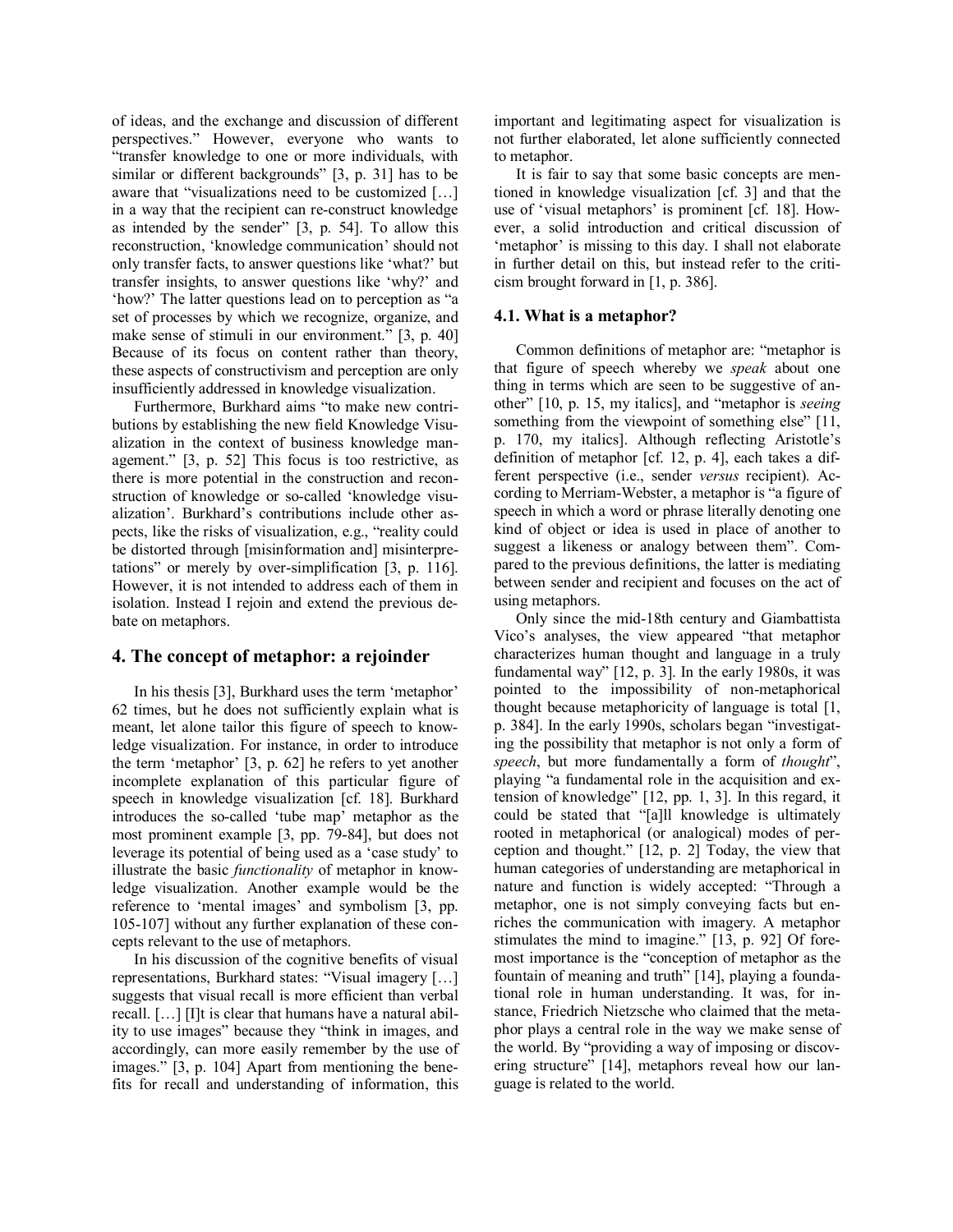# **4.2. The problem of metaphor in knowledge visualization**

It is essential to understand "how a metaphorical use or interpretation of language can convey a kind of information, or bear cognitive significance, above and beyond what we might all agree is *what it says*" [15, p. 188]. The following quote depicts the problematic characteristic of this setting: "The information or knowledge or cognitive content […] communicated by a metaphor is at least in part a function of the specifically metaphorical mode by which the utterance is interpreted." [15, p. 192] First, the quote points to an uncertainty in terminology; shall we say information or knowledge or cognitive content? Second, metaphors point to the strong interpretational interrelation of intention and perception. Third, the quote points to the communicational ability and capability, i.e., to communication as the lowest common denominator. As already outlined in [1], "metaphorical interpretations are highly dependent on and sensitive to their contexts of utterance." [15, p. 194]

Additionally, metaphors "admit endless or at least open-ended interpretations; what they mean or communicate is never antecedently fixed." [15, p. 205] This certainly leads to problems because it is difficult to grasp "the context in which we are supposed to interpret the metaphor." [15, p. 207] For instance, this can be due to remote or culturally distant contexts not sufficiently discovered or a multiplicity of possible sets of presuppositions, making it difficult to know the relevant presupposition.

Regarding its metaphoricity, it was contended that pictorial and linguistic visualization is one and the same [1, p. 384]; they represent two sides of the same coin as they are complementary parts of communication [3, p. 103]. Eventually, there is a significant difference between pictures (i.e., depictive presentations) and linguistic descriptions: "presentations *display* rather than *describe* the information, or content, they convey." [15, p. 200] In short: "A picture is not worth a thousand words, or any other number. Words are the wrong currency to exchange for a picture" [Davidson in 15, p. 220]. This leads to the following questions: Which meaning do people apply to what they 'see' and discover? What are they told to 'see'? How is intersubjective meaning possible? Does knowledge visualization merely denote a necessity for the metaphorical mapping of knowledge?

This metaphorical character is obvious because knowledge visualization "works with an unobtrusive 'pie chart' or a more complex 'tube map' which can be exhausted of its metaphoricity" [1, p. 384]. It was noticed that "the medium of knowledge visualization is in most cases a metaphor" [1, p. 385], but even metaphors

cannot ensure that meaning is transferred identically to all recipients. A possible answer would be to choose "the most promising [visualization] type to transfer knowledge to the specific stakeholder" and to ensure effective communication [3, p. 112]. However, this multiplicity of 'dependent perceptional offers' is pointing to knowledge visualization's shortcomings in addressing metaphors. The fact that "knowledge must be recreated in the mind of the receiver, which depends on the recipient's cognitive capacity to process the incoming stimuli" [3, p. 113] and which is not yet sufficiently reflected on, is pointing in the same direction.

There is other evidence to be found at the intersection of metaphor and picture. The idea, metaphors are like pictures, highlights "a pictorial dimension that distinguishes the *character* of a metaphor from that of non-metaphorical expressions." [15, p. 220] Therefore, "[w]hat makes a metaphor pictorial […] lies in its mode of *symbolization*", i.e., "the system or schema in which it functions is [...] *not finitely differentiated*" [15, p. 221, my italics]. Because the cognitive significance of a metaphor depends on its schema, and metaphorical interpretation is "non-finite", *knowledge* visualization is affected and lacks "the means to express *that knowledge* in a finitely differentiated symbol scheme" [15, p. 222, my italics]. This calls for a deconstructivist approach and for finding a solution to this dilemma.

# **5. The social meaning of perception**

Not only business knowledge management, the self-appointed focus of knowledge visualization, depends on awareness, perception and the recognition of meaning. How is something done and why? Is it able to fulfil its objectives? These questions apply to most aspects of human life. In this particular context the meaning (and 'meaning-making') of knowledge visualization would ask for an extensive sociological reconsideration. To constitute a meaningful practice within the transfer of knowledge, a *pursuit of meaning* seems inevitable. The constructivist approach introduced in [1] was mainly about social construction: "People think in pictures, so knowledge must be recreated in the mind of the receiver." [2] We made clear that "[m]odes of thought can be adequately understood if their social origins are familiar and the pictures are defined by language used in a specific culture at a specific time." [2; cf. 1, p. 385]

A relevant general finding of 'cognitive constructivism' is "that subjects actively construct their experience." [16, p. 6] It is crucial to acknowledge and theoretically incorporate that the receiver is not merely a passive recipient of environmental information but participates in the structuring of external reality. In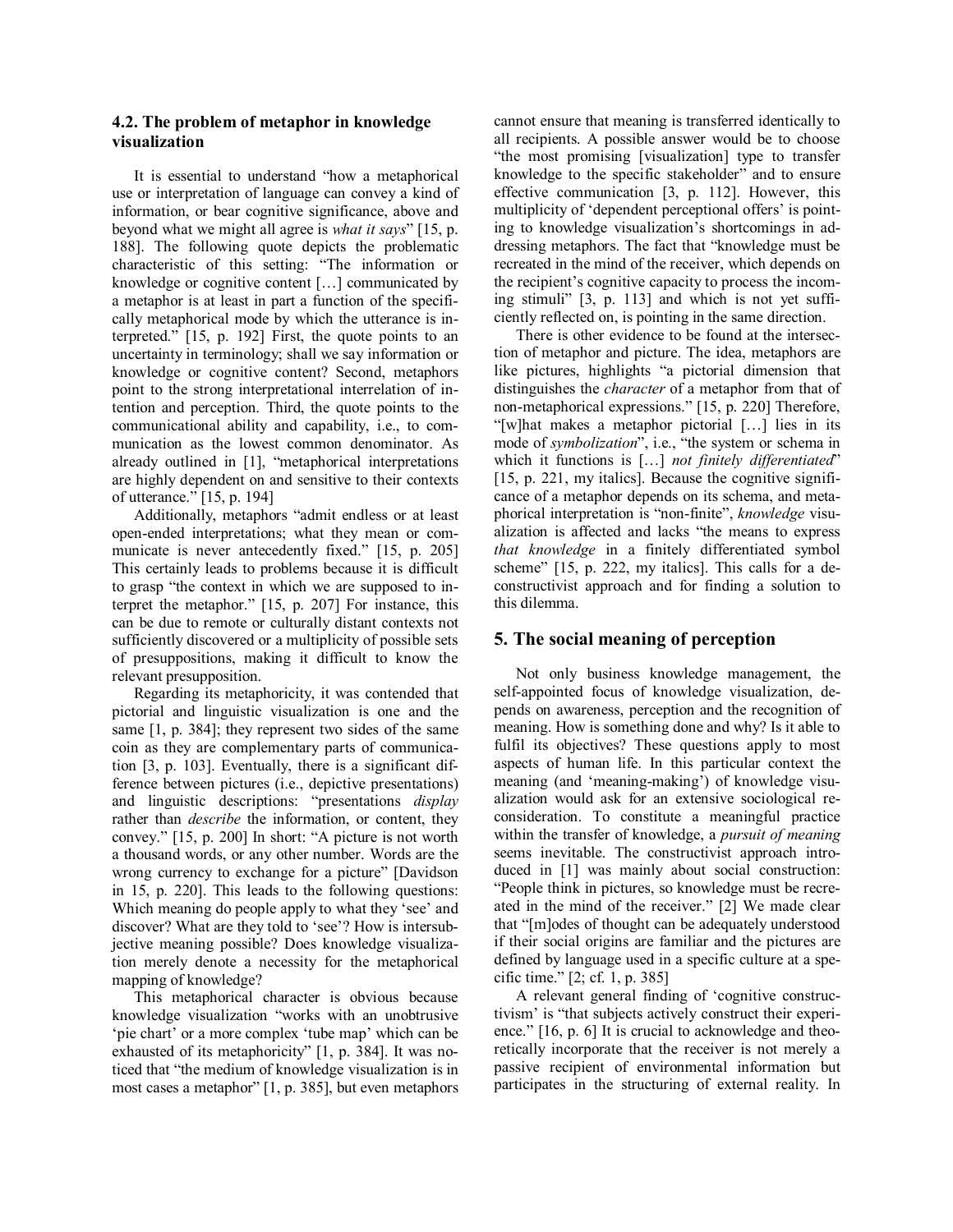review, this "implies the *semiotization* of meaning, that is, its revision as a complex subjective construction [...] which is permanently modified in communicative use." [16, p. 20] Knowledge visualization demonstrates a slight awareness for the interpretational process of meaning: "People acquire knowledge in a complex process where prior experience and several other factors have major influences on the *process of constructing meaning*." [3, p. 121, my italics] Because knowledge is a socially mediated product, perception demands our undivided attention. The deconstructivist approach is used to see meaning as a social construction, and the sociology of knowledge analyzes the social construction of reality, again leading to the necessity to include sociological reflection in knowledge visualization. It is rather important to understand the subjective meaning of people's experiences [cf. 1, p. 385], especially for a research area which has 'meaning' as its main currency.

Social construction is 'meaning production' and relates to the "symbolic structuring of meaning and the generation of symbolic orders" [17, p. 2]. This symbolic ordering emerges from social processes of interaction and practices of representation (mainly through language use), and is closely connected to metaphor because "the formal representation of social reality, as with other realities, is through and through metaphoric." [11, p. 170] Hence, it is necessary to study the practices by which we 'construct' and perceive the world (i.e., our conception of reality) and facilitate these insights to assess the basis of knowledge visualization and to build sound theoretical concepts. A deconstructivist approach – building on a 'tertia vista' and the debate on 'metaphor' – is offered as a starting point for such an endeavour. Once again, the point is not *what* is constructed and reconstructed, but *how* (and *why*) these meanings are constructed and reconstructed.

# **6. Conclusion**

Even though I followed a critical approach, it leads to the conclusion that there should *not* be a '*without* knowledge visualization'. In contrary, this research area not only has the potential to solve "the predominant problems in organizations", i.e., to communicate complex contents to diverse audiences [3, p. 131], but to pose important problems related to this communication. Knowledge visualization "aims to improve the transfer and the creation of knowledge" by giving people "richer means to express what they know" [3, p. 135], but the research area would need an improved theoretical foundation of metaphor, meaning and perception to be able to do so.

To mention the importance of the recipient [3, pp. 17, 54, 135] is not sufficient as long as there is no sound theoretical basis to include this aspect. It is fair to say that a more thorough analysis of the use of metaphor, meaning and perception in knowledge visualization and its contribution would be appropriate. Considering the foundation of knowledge visualization as a 'scientific discipline', building a "big picture and mutual agendas" [4, p.189], this seems more than necessary. There is another reason for this necessity; the assumption that visualizations will lose their character as static objects in a familiar sender-recipient setting and foster to "establish an iterative, collaborative process where the visualization (and new knowledge) is dynamically co-created." [3, p. 140] A deconstructivist approach may facilitate the design as well as the evaluation of knowledge visualization tasks. In this paper I presented first steps toward such an approach.

The main research questions, originated in this paper but left open, concern; *first*, from a 'linguistic perspective', the supposition of the interrelation of narrative and story(telling) in metaphors and beyond, *second*, from a '(de)constructivist perspective', the specification of the 'meaning of meaning' (i.e., 'meaning-making', and the 'understanding of understanding' including social and cultural knowledge), *third*, from a 'social perspective', the power of ontology and the primacy of representation as an explanatory concept, and *fourth*, the supposition of the necessary connection between these three concepts, ranging from concrete to abstract levels or more generally: the perception of visualized reality shaped by the dichotomy of subjectivity and objectivity.

Finally, I conclude that metaphor, meaning and perception are not sufficiently elaborated in knowledge visualization. To provide necessary enhancements these would need to be composed in an ampler scholarly format. The preliminary findings indicate that it makes sense to visualize knowledge, but the question remains whether it is the time to establish such a research area as a 'scientific discipline'. The answer would be: certainly not as long as the deficits mentioned prevail.

# **Acknowledgements**

I should like to thank Noah Bubenhofer and the three anonymous reviewers for valuable comments on earlier drafts of this paper.

# **References**

[1] Stefan Bertschi and Noah Bubenhofer. Linguistic Learning: A New Conceptual Focus in Knowledge Visualization. In *Ninth International Conference on In-*